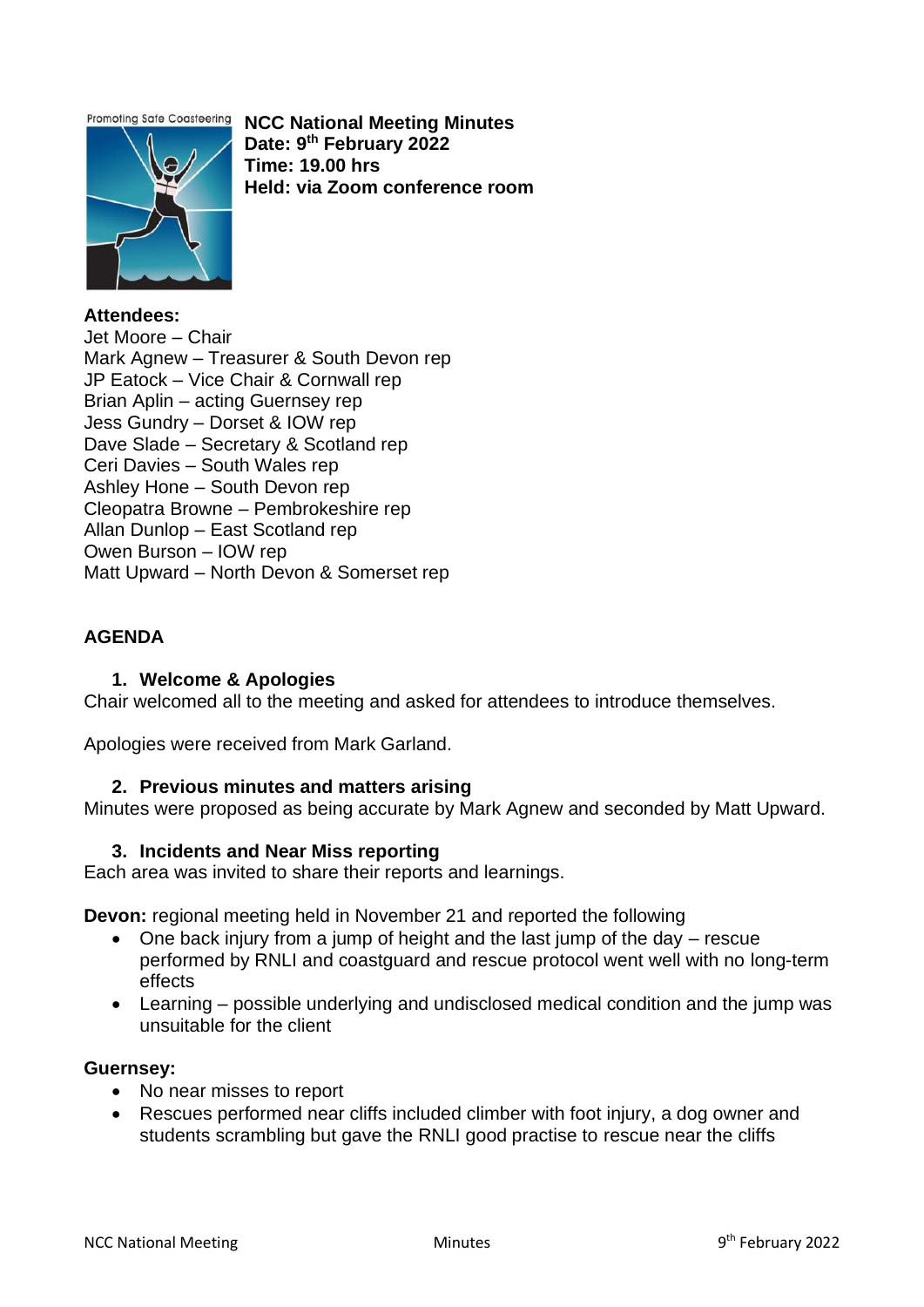## **Somerset & North Devon:**

- No incidents to report apart from usual slips and minor grazes
- Overcrowding was an issue in a busy year

## **Dorset & IOW:**

- No incidents or near misses to report
- Lack of comms recorded by a provider and the need to use PRB's
- A meeting was held in July 21 with local groups including the National Trust, Parish Council, Coastguard and coasteering providers to get all on board and understand about the NCC

**Pembrokeshire:** regional meeting planned for March 22

- Incidents included one broken ankle; and a dislocated shoulder from falling over
- An instructor had a slip at the beginning of the season resulting being out of action for a couple of weeks
- Staff training is in order

**Scotland**: meetings combined Scotland, Orkneys and Shetlands

• One badly cut knee reported that was not picked up due to the wetsuit

**North Wales**: JP reported on their behalf

• No accidents or incidents reported

#### **Cornwall:**

- Accidents and incidents included: deep cut on arm needing stitches; two dislocated shoulders – one in deep water and one on the way out; dislocated knee; two spinal fractures
- Concerns were raised as there have been a lot of non-swimmers taking part
- $\bullet$  Learnings = use 'whatthreewords' when sharing the location with the rescue providers

#### **Website report:**

- 4 incidents reported via the website, and it was reiterated these are anonymous
- One company is being sued for incompetence following an ankle injury when they jumped where they were told not to – using the system helps especially in these circumstances

Suggestions were requested on best way forward to encourage reporting.

Training on 'whatthreewords' and events with the RNLI will be taken forward.

#### **4. Communications (website/Facebook, etc)**

MA reported the website is being redeveloped making it more interactive and presenting better provider information. It will be linked to the new award and permissions will be sought to use photos.

Content writing or re-writing existing pages were requested as the designer is struggling.